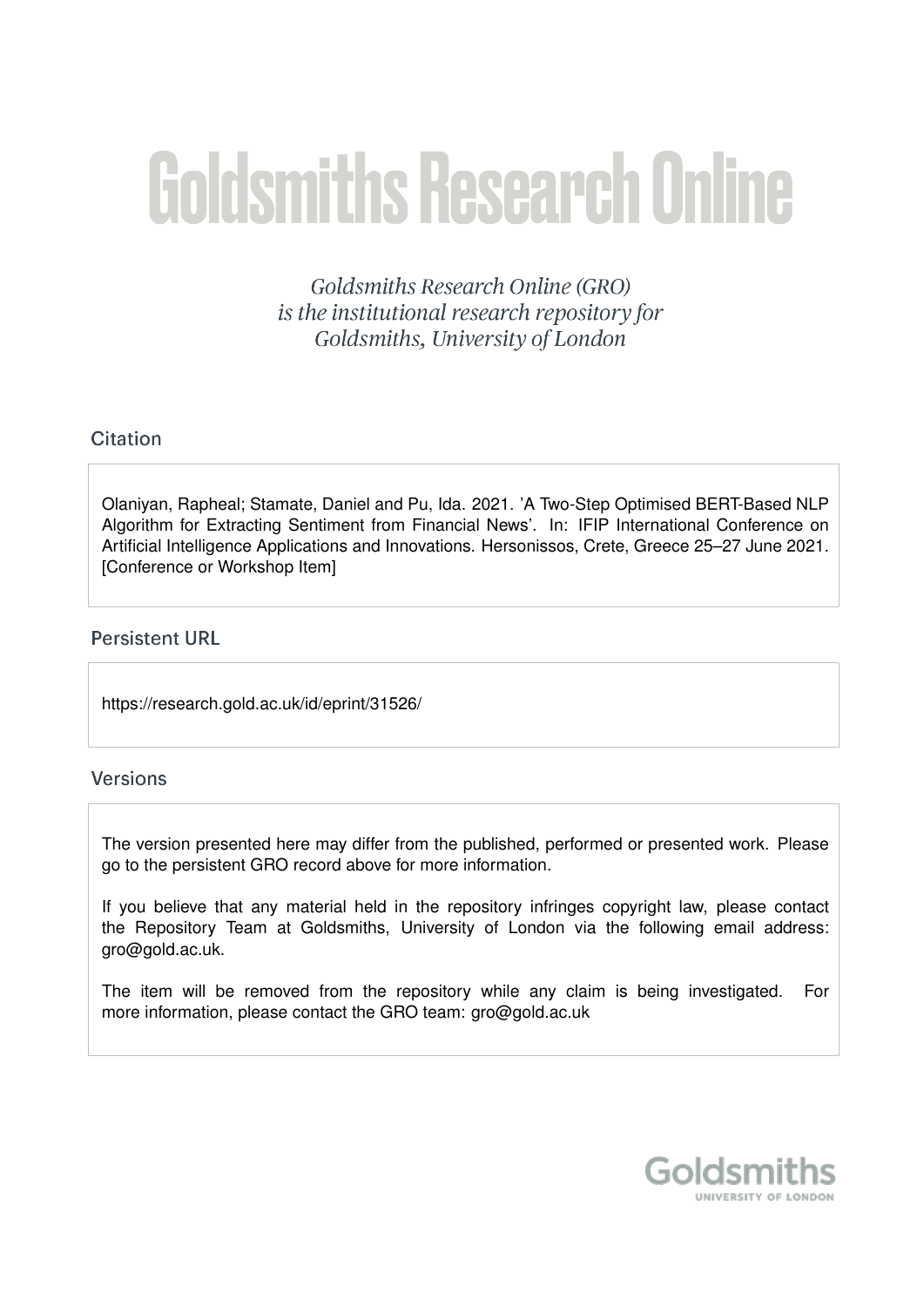# **A two-step optimised BERT-based natural language processing algorithm**

Rapheal Olaniyan, Daniel Stamate, and Ida Pu

Data Science & Soft Computing Lab, and Computing Department, Goldsmiths, University of London

**Abstract.** Sentiment analysis involving the identification of sentiment polarities from textual data is a very popular area of research. Many research works that have explored and extracted sentiments from textual data such as financial news have been able to do so by employing BERT-based NLP algorithms in applications with high computational needs, and also by manually labelling sample data with help from financial experts. We propose an approach which makes possible the development of quality NLP models without the need for high computing power, or inputs from financial experts in labelling focused dataset for NLP model development. Our approach introduces a two-step optimised BERT-based NLP model for extracting sentiments from financial news. Our work shows that with little effort that involves manually labelling a small but relevant and focused sample data of financial news, one could achieve a high performing and accurate multi-class NLP model on financial news.

**Keywords:** Sentiment analysis · Financial news · NLP · Transfer learning · Classification · Two-step optimised BERT.

## **1 Introduction**

The internet is full of online expressions which could be in the form of social blogs, financial news, or other kinds of textual expressions - thanks to the advancement in computer systems. With this advancement comes the ease of accessing, storing and processing large amounts of textual data. And now, sentiment analysis which helps to detect the element of feelings in textual data has become popular due to its vast applicability in areas such as artificial intelligence, stock market trading, politics, psychology, among others (Qie et al. [13], Bechara [2] and Hatfield [3]). For example, the polarity of sentiment extracted from textual data can be identified using sentiment analysis. This may be categorised as factual, positive reflecting a happy state of mind, negative referring to sad mood, or neutral. In addition, one may also use sentiment analysis to assess the degrees of polarised sentiments by scoring the different polarities of sentiments.

Sentiment analysis in the domain of finance, especially where the sentiments obtained are used to improve the predictive power of stock market predictive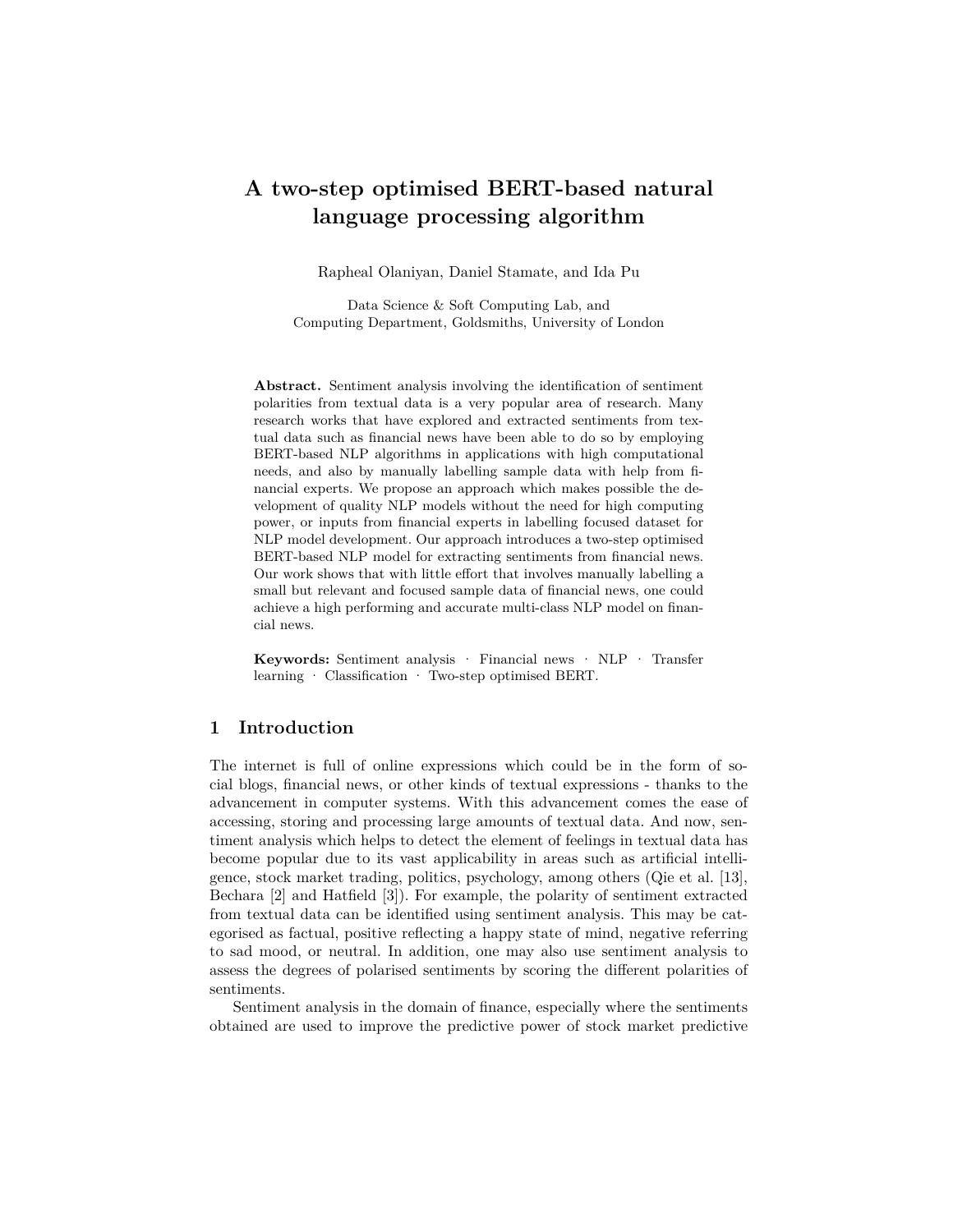models, is of utmost importance. The predictive value of sentiments is highly time-sensitive with respect to first mover advantage in the face of market imperfection (Vayanos and Wang [11]). That is, one would expect the prices of the stock market to reflect all available information. As new information becomes available, players in the market adjust their positions and this new information becomes fully incorporated into the prices. There is a gap between these two points of information arrival and the time when prices reflect the new information. This short time window is termed as market imperfection (Vayanos and Wang [11]). This aspect supports the rationale behind the time sensitivity of the statistical significance of sentiment variables. Financial news could be the source of new information, expressed as sentiment, which has proved to be useful in enhancing stock market prediction with statistical and machine learning approaches (Smales [20], Shiller [25], Olaniyan et al. [26], and Marechal et al. [12]). Advanced NLP approaches are powerful tools that can be used to reliably and effectively extract sentiment polarity information from financial news, and we propose such a novel approach here based on adapting and extending the BERT algorithm [16].

Worryingly, it appears difficult - or so it seems - applying supervised NLP methods in this domain for these two obvious reasons: 1) Developing NLP classification models requires significant amount of effort to correctly label huge amount of training dataset to be used in the model training development. 2) The model to develop depends on domain-specific corpus for learning transfer as opposed to any general corpora which are not well-suited to supervised tasks.

As a result of these concerns NLP transfer learning methods have become a popular choice. They have been proven to be very promising and advanced the state of the art across natural language tasks and the foundation of these models, language model pre-training, is considered effective as the initial step required when developing natural language models (Dai and Le [4], Dolan and Brockett [28], Howard and Ruder [18], Baevski et al. [1]). The rationale for this choice of models is that they learn contextualized text representations by predicting words based on their contexts using very large corpora, and can be fine-tuned to adapt to downstream tasks (Peters et al. [21]). The challenge from the paucity of labelled data is avoided as the LM does not depend on it - rather it predicts words from contexts based on the semantic information it has learnt. And the fine-tuning of the NLP transfer learning methods on labelled data uses the semantic information learnt to predict labels. Here is where the problem lies: the fine-tuning of the NLP model on reliable labelled downstream tasks.

Manually labelling data for fine-tuning is difficult. First, it requires much time and effort. Second, the manually labelled data must be reliable and representative. Table 1 presents the experimental results on Financial PhraseBank [14] of 4845 financial news that were randomly selected from LexisNexis database and annotated by 16 financial experts. Interestingly, all the participants were able to agree on just 46% of the data's sentiment polarities. This clearly confirms the inherent challenge in manually labelling financial news data and, as a result, fine-tuning of models would suffer as a consequence.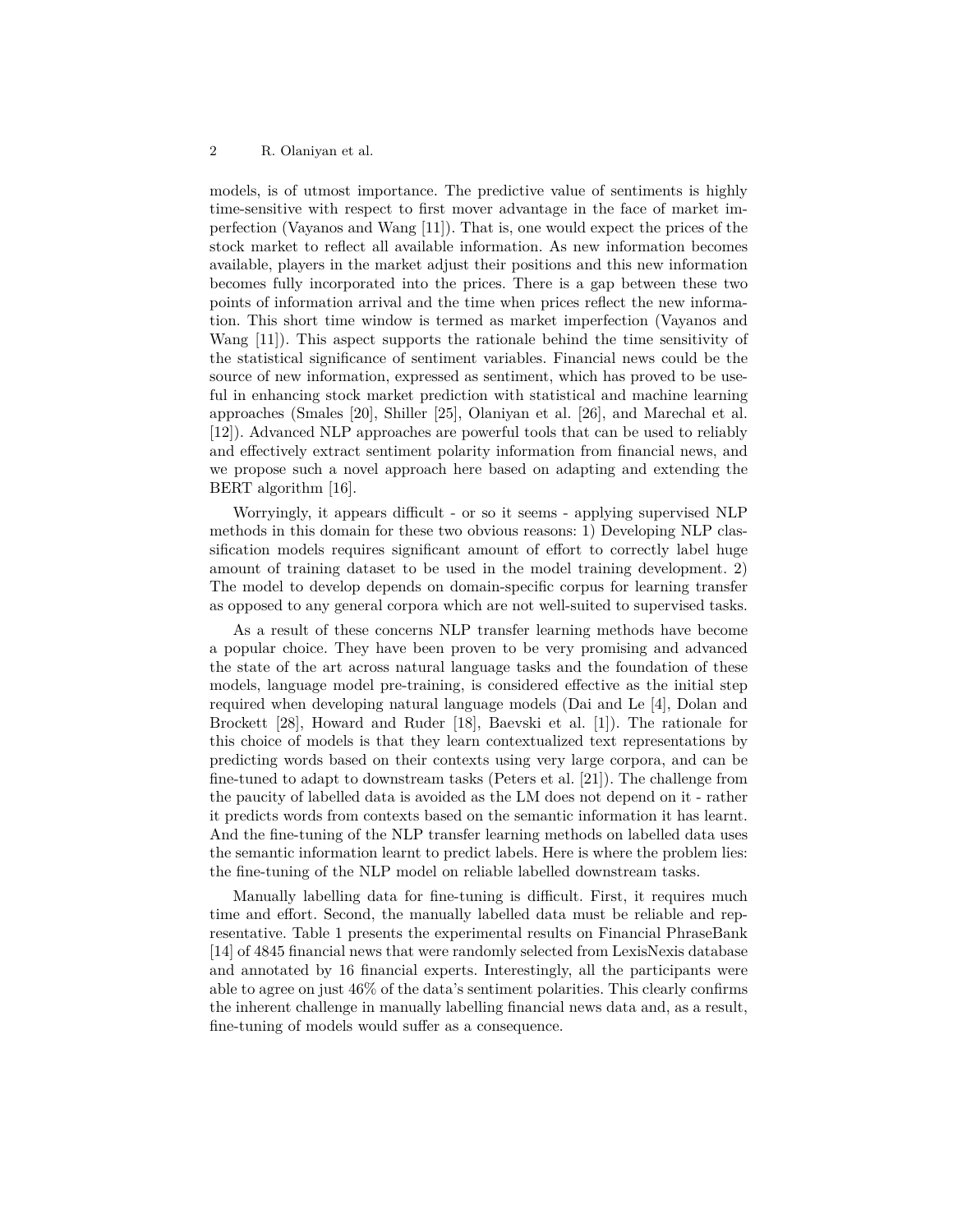| Agreement level <i>Positive Negative Neutral Count</i> |          |       |       |      |
|--------------------------------------------------------|----------|-------|-------|------|
| 100                                                    | $\%25.2$ | %13.4 | %61.4 | 2262 |
| 75%-99%                                                | %26.6    | %9.8  | %63.6 | 1191 |
| 66%-74%                                                | %36.7    | %12.3 | %50.9 | 765  |
| 50%-65%                                                | %31.1    | %14.4 | %54.5 | 627  |
| All                                                    | %28.1    | %12.4 | %59.4 | 4845 |

**Table 1.** This table was taken from Araci [8]. Distribtution of sentiment labels and agreement levels in Financial PhraseBank

Considering these challenges our research focus is centred on developing a reliable NLP model for sentence polarity identification of financial news and we aim to achieve this with very minimal effort. In fact, our proposed two-step optimised BERT-based model overcomes these challenges. The main contributions of this work are therefore highlighted below:

- 1. We propose a two-step approach that includes 1) a primary model that relies on the labelled data from the experiment results on Financial PhraseBank and an optimised BERT-based NLP model called Roberta NLP, and 2) a secondary model that combines the experimental results and a small sample of financial news that have been manually labelled by us and validated with the primary model. This is to ensure that the secondary model has been fine-tuned with focused data.
- 2. We evaluate the primary model, compare with other related works in terms of their respective degrees of accuracy. The aim of this comparison is to see how the model fine-tuned with just the experimental results would perform on the financial news data related to the constituents of the S&P 500 index. The data is obtained from Intrinio platform [15].
- 3. We evaluate the results of the secondary model and compare with the primary model with the aim of assessing if the results obtained from both models are statistically different. Findings from the results would help us to understand the relevance of the secondary model especially when they are trained on focused data. In addition, we aim to assess the quality of our proposed two-step BERT-based model that does not rely on high computing machine and inputs from financial expert in manually labelling focused data for fine-tuning.

The rest of this research work is structured as follows: Section 2 presents the basis of the NLP model that would be used in this work. Section 3 provides information about the data sources, the various datasets, and the methodology applied. Results from the use of the primary model is presented in Section 4. Section 5 details the rationales behind the use of the secondary model and presents some empirical findings about why some models with very high level of accuracy may perform poorly on real life data. Finally, section 6 provides the conclusion to our work.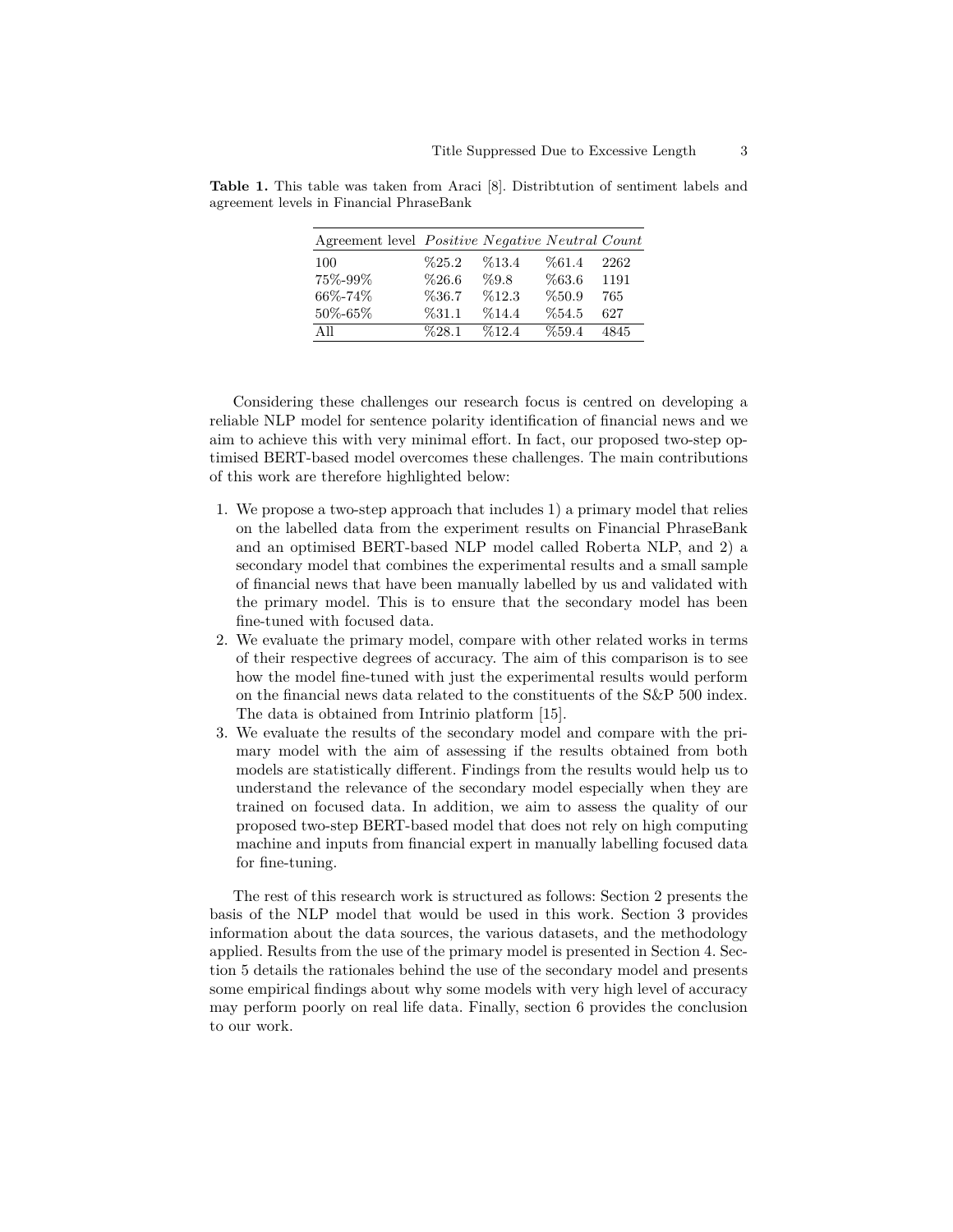## **2 BERT NLP**

We use the BERT(Bidirectional Encoder Representations from Transformers) model introduced by Devlin et al. [16]. As the name implies the centre-piece of the BERT model is transformer which was first published by Vaswani et al. [6]. Transformer is a great breakthrough in the world of language modelling.

The likes of convolutional neural networks (CNN) and Long-Short Term Memory (LSTM) are also good in language modelling but there are some constraints around them. One of these constraints is their poor performance when it comes to processing long sentences - the probability of learning the contextual relations between words when they are far away from each other diminishes linearly (Kalchbrenner et al. [23]) or exponentially (Gehring et al. [17]) depending on the language model used. Although some transduction models -models that convert input sequence of elements into another output sequence - have been able to overcome this challenge through the coupling of neural nets with attention learning mechanism that facilitates attention learning of specific words with the notion that these words could be embedded with contextual relevance (Bahdanau et al. [9], Kim et al. [29], Parikh et al. [5] ). Another common problem with these transduction models is their inflexibility to parallel computation of tasks or their inefficient flexibility to it. This is where transformer plays the leading role whereby it does not depend on any coupling of neural nets with attention mechanism. It uses its inherent self-attention mechanism solely to draw the contextual relations between input and output and it also allows for efficient parallel computation of input and output (Devlin et al. [16]).

In the wake of the transformer many language model pre-trainings have sprung up and results from research works do support that these models are effective for enhancing NLP-related undertakings (Peters et al. [21], Howard and Ruder [18]). These models are applicable in a broad range of tasks such as named entity recognition (Li et al. [19]), sentiment analysis( Sun et al. [7]), text summarisation (Miller [10]), among others.

Most of the pre-training-based models are unidirectional - from the left to the right - in learning the general language representations. Devlin et al. [16] state that such architectural constraint limits the choice of architectures in the first place and are sub-optimal for sentence-level tasks. In view of this BERT is proposed for fine-tuning because of its uniquely bidirectional approach for general language representations.

The optimised version of the pre-trained BERT model will be used in this work as originally presented by Liu et al. [30] for developing the primary model. This model will be the basis upon which the secondary model is developed.

### **3 Methodology and Data**

In the process of conducting sentiment analysis on financial news we source for financial news data from Intrinio platform [15]. The data collected covers the period September 2012 and July 2019 and we have 1.05 million records -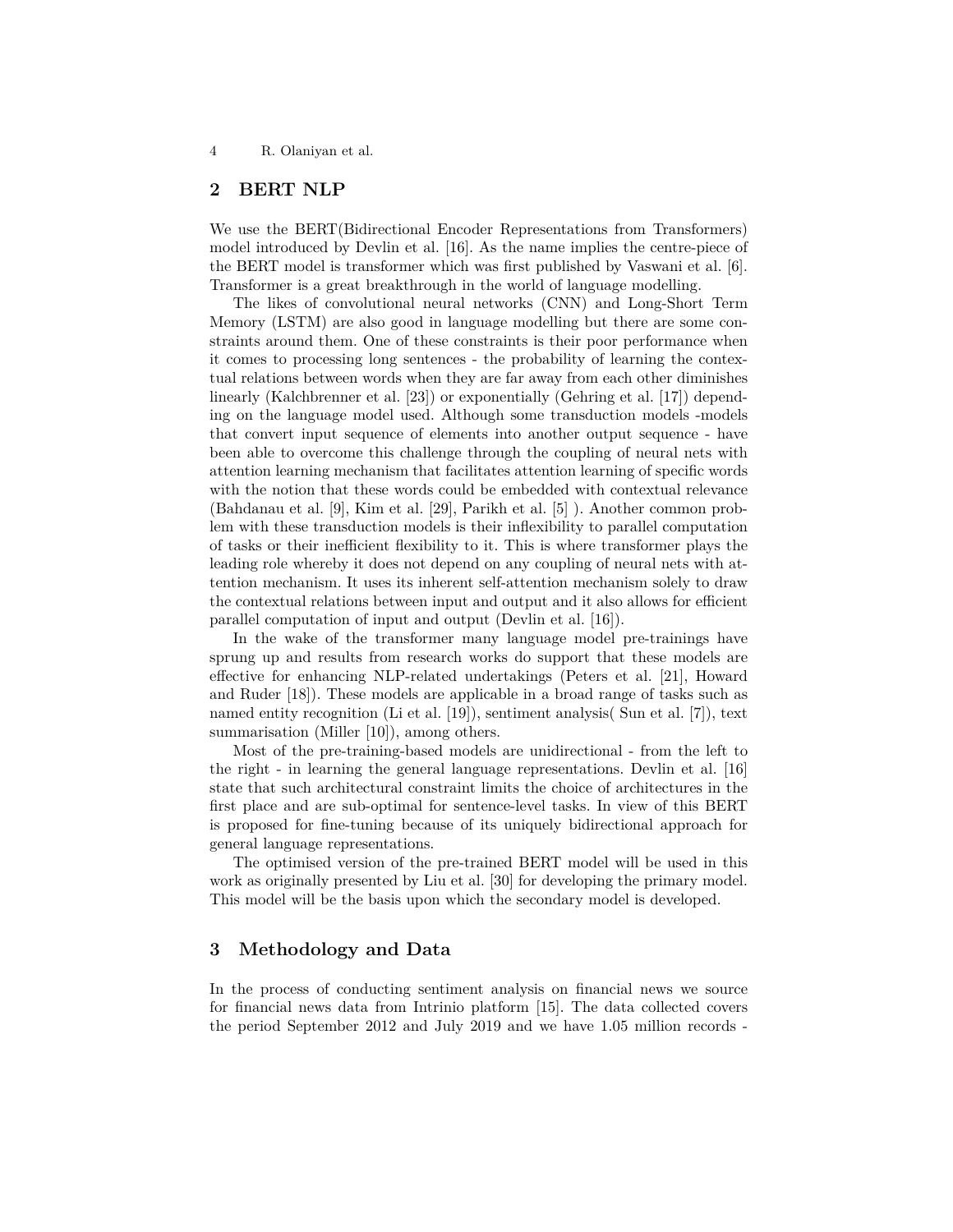our interest is to extract multiclass sentiment polarities from this data. The financial news data collected are related only to the constituents of the S &P 500 index. Extra care is required in ensuring that false positive and negatives are minimised. In doing this we propose a two-step optimised BERT-based NLP model where the first step is to produce the primary model that explores both the labelled data from the experimental results on Financial PhraseBank and the optimised BERT-based NLP model. The level of accuracy of the model would be examined to see if it qualifies enough to become our primary model. More specifically, we employ Roberta NLP model which is considered the optimised version of the BERT model. As mentioned earlier, two steps would be followed in the sentiment analysis process. First, we train the optimised BERT-based NLP model with the experimental results on the financial Phrasebank dataset which is the same dataset used in [24] and [8]. The dataset consists of 4,845 financial news that were randomly selected from the LexisNexis database. In the process of manually labelling the financial news data 16 financial professionals were asked to participate. 47% (2263 of the 4845) of the financial news had 100% agreements from all the participants. This implies that some sentences were assigned different labels by different participants. Clearly, this is a confirmation that manual labelling is complex and challenging to correctly assign true labels due to varyingly and subjectively contextual perspectives. It is also laborious to manually label high volume of sentences for developing training models.

In view of these issues we resolve to using only the financial news with 100% agreement level from all the participants totalling 2263 sentences. The summary of the selected sample data is presented in table 2.

**Table 2.** Experimental results on the Financial PhraseBank dataset containing the 2263 financial news with 100% agreement level labelled by the 16 survey participants with financial background.

| Value        | <i>Polarity</i> Count |      |
|--------------|-----------------------|------|
| $\mathbf{0}$ | Neutral 1390          |      |
| 1            | Positive 570          |      |
| -1           | Negative 303          |      |
| Grand total  |                       | 2263 |

The primary model is a key and integral part of the secondary model. Attention would therefore be paid to the degree of accuracy of the model with the assumption that a high degree would constitute its acceptance as a basis for developing the secondary model. Recall that 16 professionals were involved in the experimental labelled results on the Financial PhraseBank. One of the possible reasons for involving many financial professionals was to ensure that the experimental results produced were reliable and of high quality from the labelling task.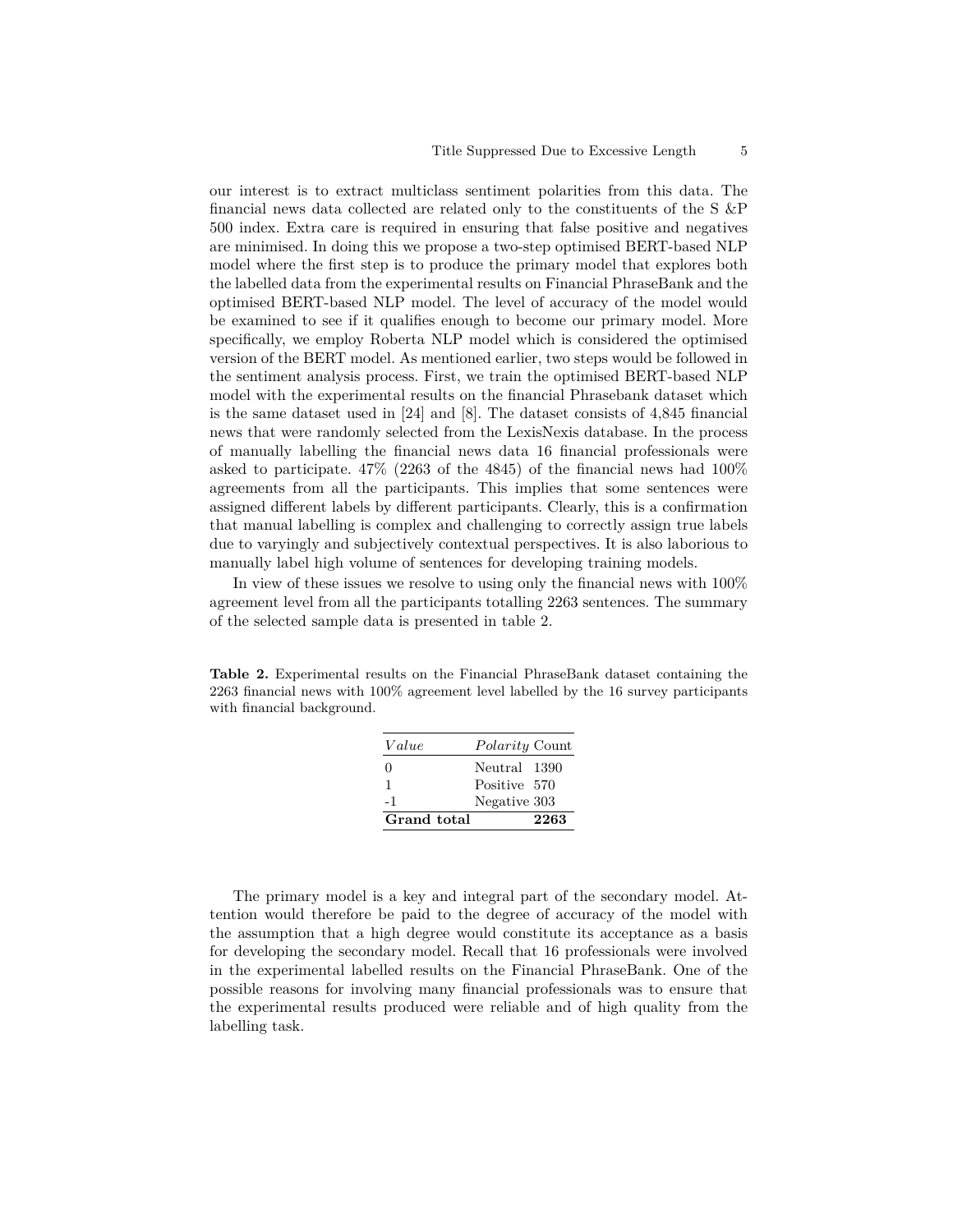Understandably, going through at least the same level of effort of involving many financial experts in the manual labelling is resource-consuming and timetaking. As a result, we are proposing a two-step approach that we consider to be effective both in labelling and in model training. It is worth mentioning that the manual labelling of sentences itself is challenging not just in regard to the volume of sentences to label but also in correctly labelling sentences because sometimes there seems to be a very thin line among the classes e.g. positive and neutral for example.

Below are some examples:

- 1. InvestorPlace Stock Market News Stock Advice amp Trading Tips Apple NASDAQ AAPL will be reporting its third quarter earnings on July. Apple stock has performed well since the start of June posting a gain since June but on July all bets are off.
- 2. Why Apple Stock May Be a Case of Near-Term Pain, Long-Term Gain
- 3. UPDATE -Ireland invests disputed Apple taxes in low-risk bonds
- 4. American CEO reiterates confidence in Max return by mid-August despite unclear timetable from Boeing, FAA
- 5. UPDATE -Apple explores moving -% of production capacity from China Nikkei

Manually labelling over 1 million financial news would be very laborious and we would expect a lot of disagreements in labelling some news among us: hence, the need to manually label a small sample and use the trained model to validate the results of our labelled news. Where we have disagreements in the results between our manual labelling and the trained model, we review carefully in order to identify the true labels. We are more interested in the false positives and negatives from the model's results so that we could review the sentences that we consider to be wrongly labelled and add the reviewed sentences to the training data and finally obtain the secondary model. Eventually with help from the trained primary model, we have 2,000 labelled news - that have been randomly selected from [15] - to be added to the original training data. Our secondary model is therefore trained by combining the 2000 labelled news that have been reviewed and the experimental results on the financial Phrasebank. The trained secondary model is then applied to over 1 million financial news data in order to obtain sentence polarities which could be positive, neutral or negative.

#### **4 Primary NLP model**

Before the BERT NLP model could be used it has to go through two key steps. First, the BERT would have to be pre-trained like every other language model so that they could learn the contextual relations between words. Pre-training a model on a very large corpus is a very resource-consuming effort especially with the amount of time and computing architecture capacity required. For example, most of the BERT pre-training exercises were conducted on the Google cloud( $[16]$ ,  $[31]$ ) and Amazon cloud( $[8]$ ) translating to the high dependence of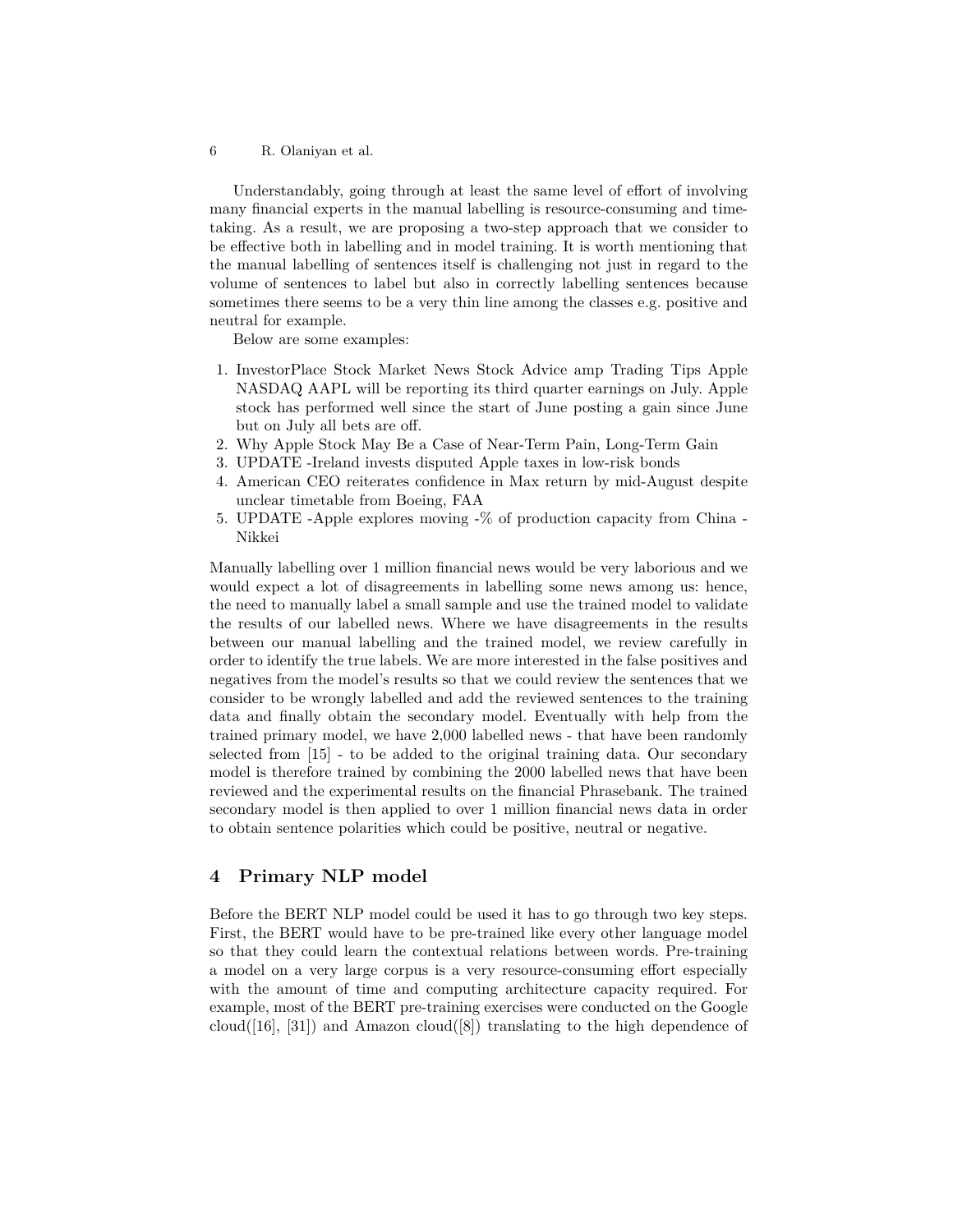the pre-training stage on high computing machines. Devlin et al. [16] pre-trained the model using the corpus that contained the combination of the BooksCorpus (800M words) (Zhu et al. [31]) and English Wikipedia (2,500M words).

The second stage would require that the pre-trained model goes through supervised learning where the training dataset contains texts and their respective labels e.g. "US stock market is bullish" is the text and the label is "positive". The results predicted using the trained BERT-based models have been promising and this accounts for its popularity.

Araci [8] examined if by both pre-training(unsupervised learning) and training (supervised learning) the BERT on downstream tasks could improve further the BERT model. In the process, the author pre-trained the BERT model on the financial news data obtained from Reuters at first, and then trained the model using the experimental results on the financial Phrasebank dataset which was the same data used in [24]. Findings showed that such process could improve the model performance by 15% in accuracy.

Liu et al. [30] revisited the work done by [16] and concluded that the pretrained BERT was not at its optimal level. They pre-trained the model all over and finally obtained the optimised BERT model. In view of this development we would be using the optimised BERT model to compare the results with the Araci [8]'s. Findings from this work would help us to answer the following questions:

- 1. Is pre-training the BERT model with targeted downstream task necessary as opposed to the huge corpus of BooksCorpus (800M words) and English Wikipedia used to pre-train the BERT?
- 2. Is the downstream data used by [24] and [8] for the supervised model training and evaluation representative enough of the financial news?

**Table 3.** Most of the information in this table was taken from Araci [8] with reference to Malo et al. [24], Krishnamoorthy [27] and Maia et al.[22] regarding the results using LPS, HSC and FinSSLX respectively. The last row is added to the table and it represents the results obtained from the optimised BERT-based model - this report was based on a 5-fold validation results.

| Data with 100 % agreement |                 |                        |      |
|---------------------------|-----------------|------------------------|------|
| Model                     |                 | Loss Accuracy F1 Score |      |
| LSTM                      | 0.57 0.81       |                        | 0.74 |
| LSTM with ELMo            | $0.50 \ \ 0.84$ |                        | 0.77 |
| <b>ULMFit</b>             | $0.20\ 0.93$    |                        | 0.91 |
| LPS                       |                 | 0.79                   | 0.80 |
| HSC                       |                 | 0.83                   | 0.86 |
| FinSSLX                   |                 | 0.91                   | 0.88 |
| FinBERT                   | 0.13 0.97       |                        | 0.95 |
| <b>ROBERTA</b>            |                 | $0.12\;0.97$           | 0.97 |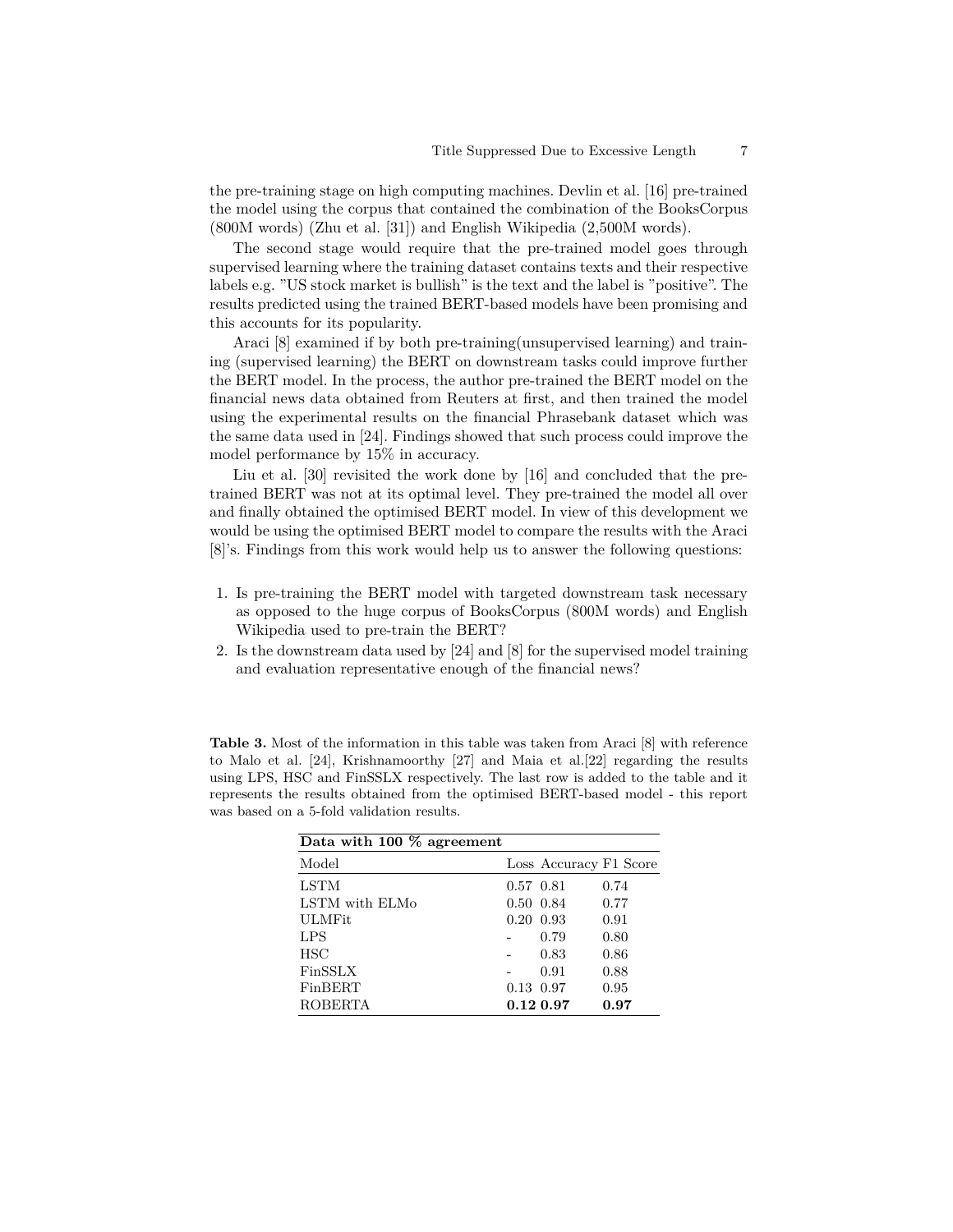As shown in table 3 the optimised BERT (ROBERTA) model appears to have achieved the same level of accuracy as the FinBERT model. The optimised BERT is only trained with the downstream tasks and the results show that it performs as highly accurate as the FinBERT's which was proposed by [8]. In view of this it would be hard to conclude that pre-training the BERT model with downstream tasks would improve the accuracy level of the BERT as [8] would have claimed.

The optimised BERT model performs well with a very high level of accuracy when trained on the Financial PhraseBank dataset. Would this trained model perform well on real life data? To answer the question, we apply our trained model on a new financial news data in order to evaluate its reliability when applied to real life situation. This task is addressed in the next section.

#### **5 Secondary NLP model**

We use the experimental results on the Financial PhraseBank data to train the optimised BERT model and this achieves a high accuracy level of 97% as presented in table 3. In order to assess how representative the training data is, we evaluate the predicted results obtained from the trained model (primary model) on a new set of financial news obtained from [15]. If the results obtained show at least 90% level of accuracy on the new data, we would conclude that the training data is highly representative of the financial news and that the model seems reliable without the need for the proposed secondary model.

In the process we start by manually labelling 3000 financial news randomly sourced from [15]. We understand the concern that we might not be 100% accurate in the manual labelling; hence, the need to rely on the primary model for the validation of the manual labels and the review and correction of the labels that appear as false positives and false negatives.

**Table 4.** This report represents the out-of-sample confusion matrix between the results from the validated manual labelling and the primary model. The results show 82% level of accuracy.

|          | Class Precision Recall F1 Score Support |                   |      |    |
|----------|-----------------------------------------|-------------------|------|----|
| $-1$     | 0.93                                    | $0.93 \quad 0.93$ |      | 42 |
| $\Omega$ | 0.86                                    | 0.59              | 0.70 | 63 |
|          | 0.77                                    | $0.93 \quad 0.84$ |      | 91 |

The results from the model is presented in table 4. The results show that when the trained primary model is applied to predict the sentiments from a different sample data the level of accuracy drops significantly to 82%. On this ground we conclude that the initial sample data - the experimental results on the Financial PhraseBank dataset - is short of being considered as a representative of the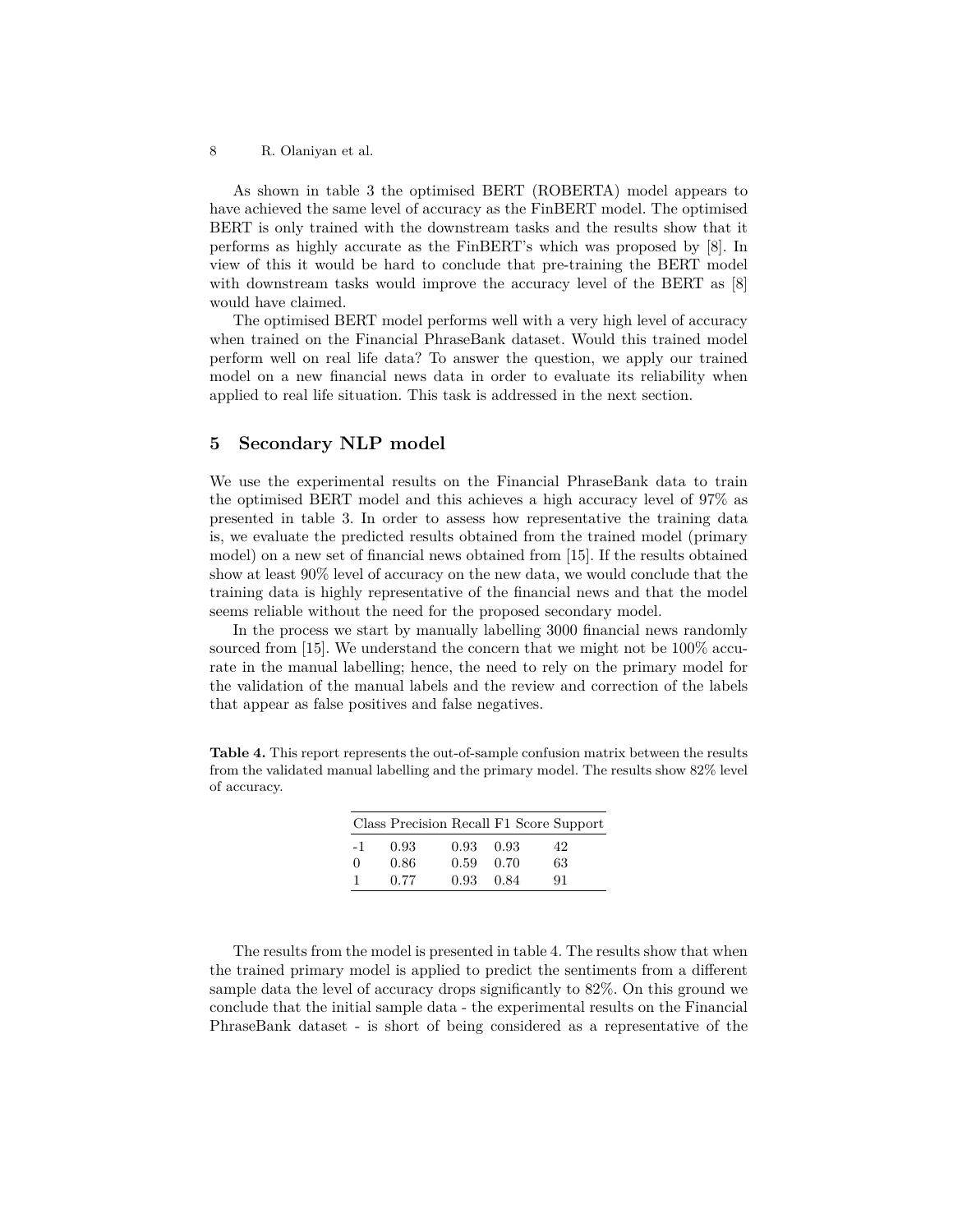financial news in general. Considering this we develop the secondary model which is the second step of our prosed two-step optimised BERT-based NLP model. The secondary model clearly shows improvement judging by the accuracy level. The test is applied on a series of sample datasets and they all show promising results. With series of tests we are able to achieve accuracy level that is at least 97%. One of the results is presented in table 5.

**Table 5.** This report represents the out-of-sample confusion matrix between the results from the manual labelling and the Secondary model. The results show 99% level of accuracy.

|          | Class Precision Recall F1 Score Support |      |      |    |
|----------|-----------------------------------------|------|------|----|
| $-1$     | 0.98                                    | 1.0  | 0.99 | 42 |
| $\Omega$ | 1.0                                     | 1.0  | 1.0  | 63 |
| 1        | 1.0                                     | 0.99 | 0.99 | 91 |

#### **6 Discussion and conclusion**

The use of BERT models in NLP modelling has gained huge popularity and we have been able to demonstrate the promising results from its applicability. Many works have been developed using the BERT family. Some have attempted to improve on the BERT-related work by proposing that pre-training the BERT models on downstream tasks would provide improved results from such an endeavour (Araci [8]). This suggested approach is clearly laboriously resource-consuming in that one would have to source for pre-training downstream tasks and that inputs from experts would be required in manually labelling sample data for model fine-tuning.

We acknowledge how arduous manually labelling a high volume of financial news data for training NLP models could be and the need to involve financial professional experts in the labelling effort. In view of these challenges we have proposed a two-step optimised BERT-based approach which has the tendency of minimising the impacts of not including these two requirements. That is, with our proposed approach we would need to manually label just a small sample of focused financial news data. And noting that our manually labelled training data might contain some false labels our approach has therefore taken into account such occurrence by searching for false labels (otherwise known as mismatches between the results from the primary model and our manual labels) and correcting before they are fed into the secondary model which is the second step of our proposed model. This is done by establishing a primary model developed by first training the optimised BERT model using the experimental results from the Financial PhraseBank news data. The trained primary model is then applied to the small sample of 3000 manually labelled news for validation. In doing so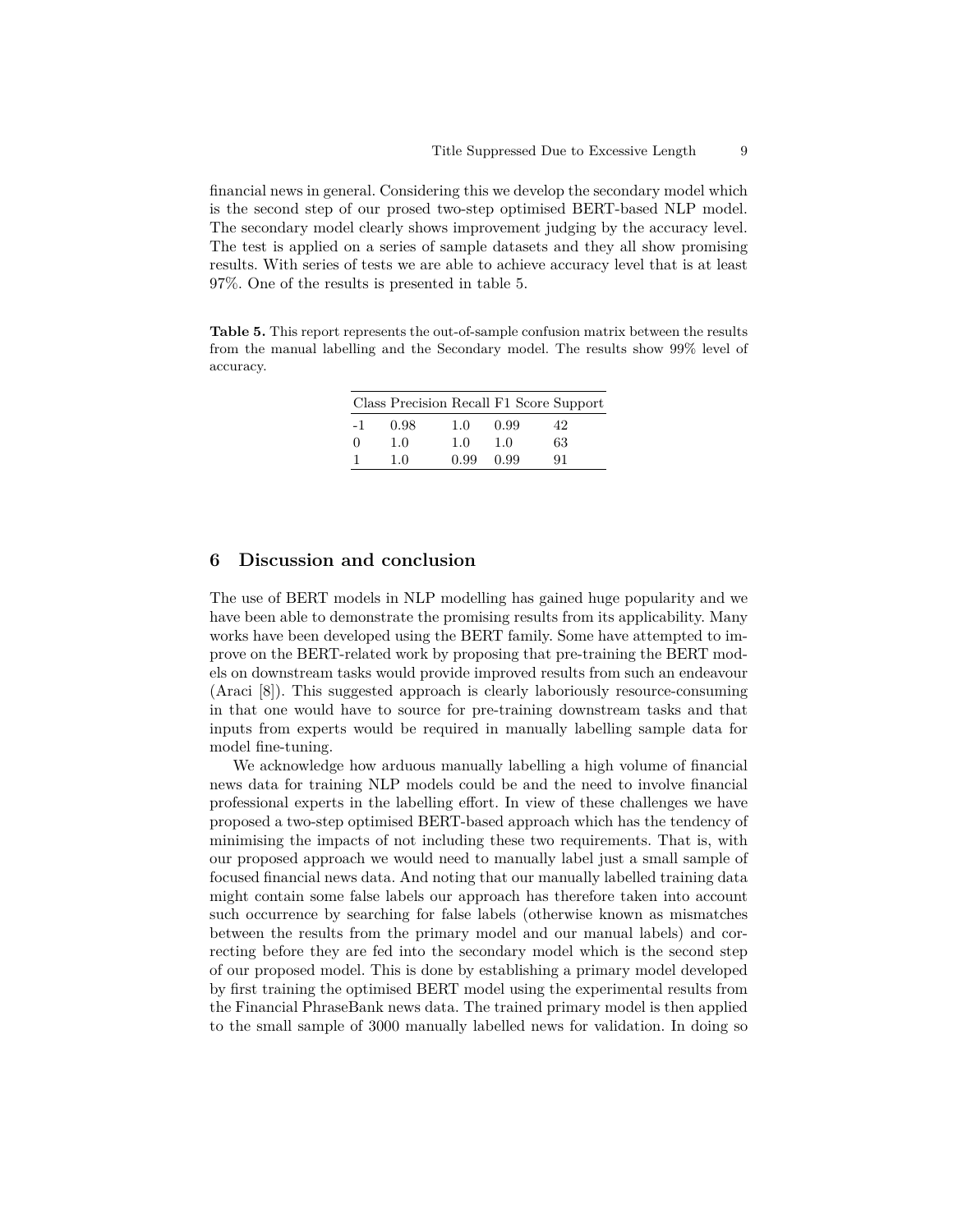false matches between the manual labelling and the results from the primary model are identified and reviewed. The manually labelled data - reviewed and true matches - are then added to the initial training data resulting in a combined training data which would then be used to re-train an optimised BERT model. This becomes the trained secondary model. The rationale for these two steps is that the trained primary model on its own is not sufficient due to the misrepresentation of the initial training data as shown by its low accuracy level of 82%. But with the secondary model that has been developed with more focused data and little manual inputs we are able to achieve a high accuracy of over 97%. This is achieved with a minimal and manageable efforts.

#### **References**

- 1. A. Baevski, S. Edunov, Y. Liu, L. Zettlemoyer, M. Auli: *Cloze-driven pretraining of self-attention networks*,arXiv preprint arXiv:1903.07785, 2019.
- 2. A. Bechara: *The role of emotion in decision-making: Evidence from neurological patients with orbitofrontal damage*, Brain and Cognition,Development of Orbitofrontal Function,  $55(1):30 - 40$ ,  $2004$ .
- 3. A. Hatfield, J. Cacioppo, and R.L. Rapson: *Emotional contagion*, Cambridge University Press, 1994.
- 4. A.M. Dai and Q.V. Le: *Semi-supervised sequence learning*, In Advances in neural information processing systems, pages 3079–3087, 2015.
- 5. A. Parikh, O. Täckström, D. Das, and J. Uszkoreit: *A decomposable attention model*, In Empirical Methods in Natural Language Processing, 2016.
- 6. A. Vaswani, N. Shazeer, N. Parmar, J. Uszkoreit, L. Jones, A.N. Gomez, L. Kaiser, I. Polosukhin: *Attention is all you need*, 2017, arXiv:1706.03762
- 7. C. Sun, L. Huang and X. Qiu: *Utilizing BERT for aspect-based sentiment analysis via constructing auxiliary sentence*, arXiv:1903.09588, 2019.
- 8. D. Araci: *FinBERT: Financial sentiment analysis with pre-trained language models*, arXiv:1908.10063, 2019.
- 9. D. Bahdanau, K. Cho, and Y. Bengio: *Neural machine translation by jointly learning to align and translate*, CoRR, abs/1409.0473, 2014.
- 10. D. Miller: *Leveraging BERT for extractive text summarization on lectures*, arXiv:1906.04165, 2019.
- 11. D. Vayanos and J. Wang: *Market Liquidity Theory and Empirical Evidence*,Handbook of the Economics of Finance Volume 2, Part B, Pages 1289–1361, 2013.
- 12. F. Marechal, D. Stamate, R. Olaniyan and J. Marek: *On XLE Index Constituents' Social Media Based Sentiment Informing the Index Trend and Volatility Prediction*, Proceedings of the 10th Intl. Conference on Computatational Collective Intelligence (ICCCI), Springer, LNCS, 2018.
- 13. G. Qiu, X. He, F. Zhang, Y. Shi, J. Bu and C. Chen: *DASA:Dissatisfactionoriented Advertising based on Sentiment Analysis*, Expert Systems with Applications,37(9):6182–6191, 2010.
- 14. https://www.researchgate.net/publication/251231364\_FinancialPhraseBank–v10
- 15. https://intrinio.com/
- 16. J. Devlin, M.W. Chang, K. Lee, and K. Toutanova: *Bert: Pre-training of deep bidirectional transformers for language understanding*, 2018, arXiv preprint arXiv:1810.04805.